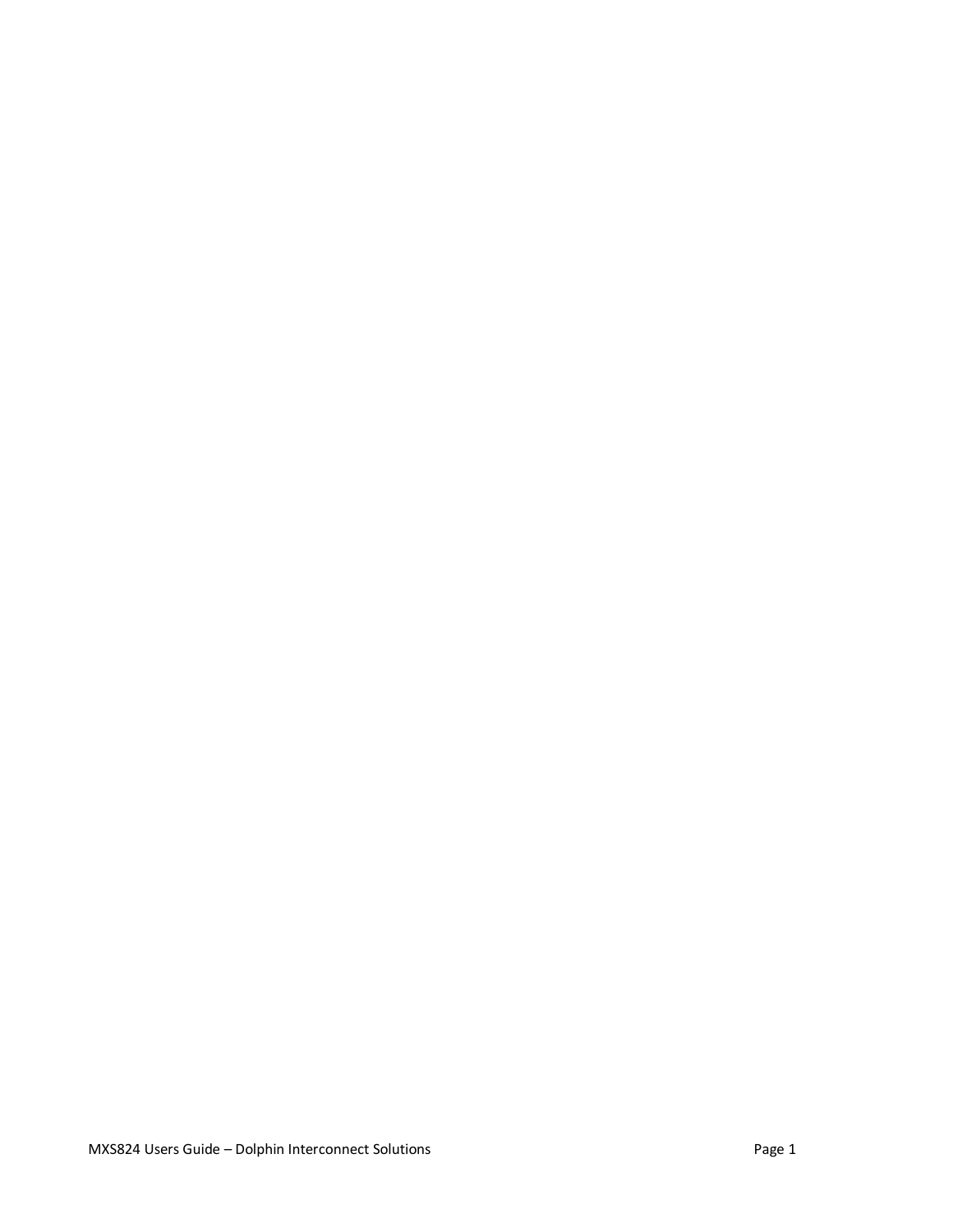# **Table of Contents**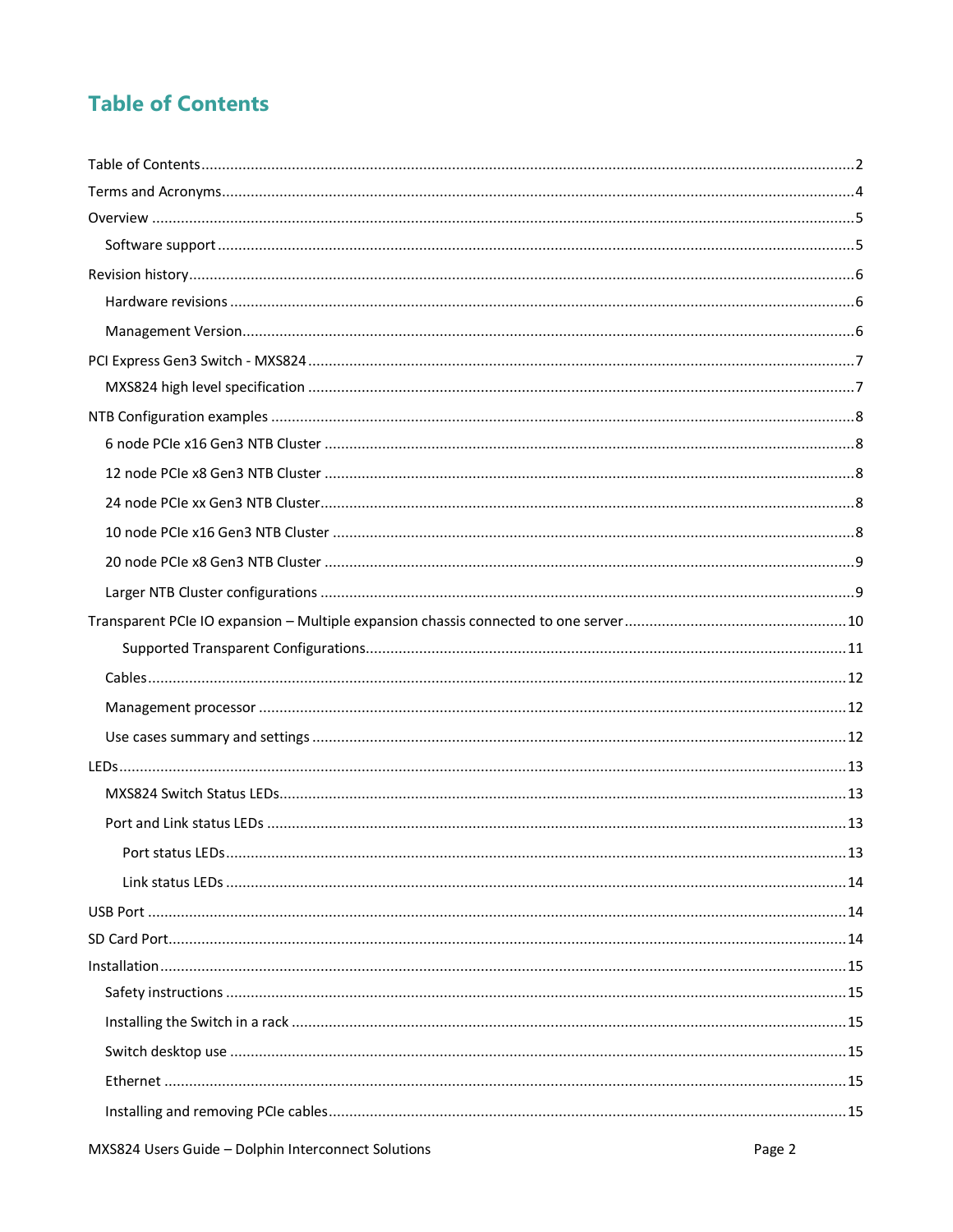#### **DISCLAIMER**

DOLPHIN INTERCONNECT SOLUTIONS RESERVES THE RIGHT TO MAKE CHANGES WITHOUT FURTHER NOTICE TO ANY OF ITS PRODUCTS TO IMPROVE RELIABILITY, FUNCTION, OR DESIGN. DOLPHIN INTERCONNECT SOLUTIONS DOES NOT ASSUME ANY LIABILITY ARISING OUT OF THE APPLICATION OR USE OF ANY PRODUCT.

#### LIFE SUPPORT POLICY

DOLPHIN INTERCONNECT SOLUTIONS' PRODUCTS ARE NOT AUTHORIZED FOR USE AS CRITICAL COMPONENTS IN LIFE SUPPORT DEVICES.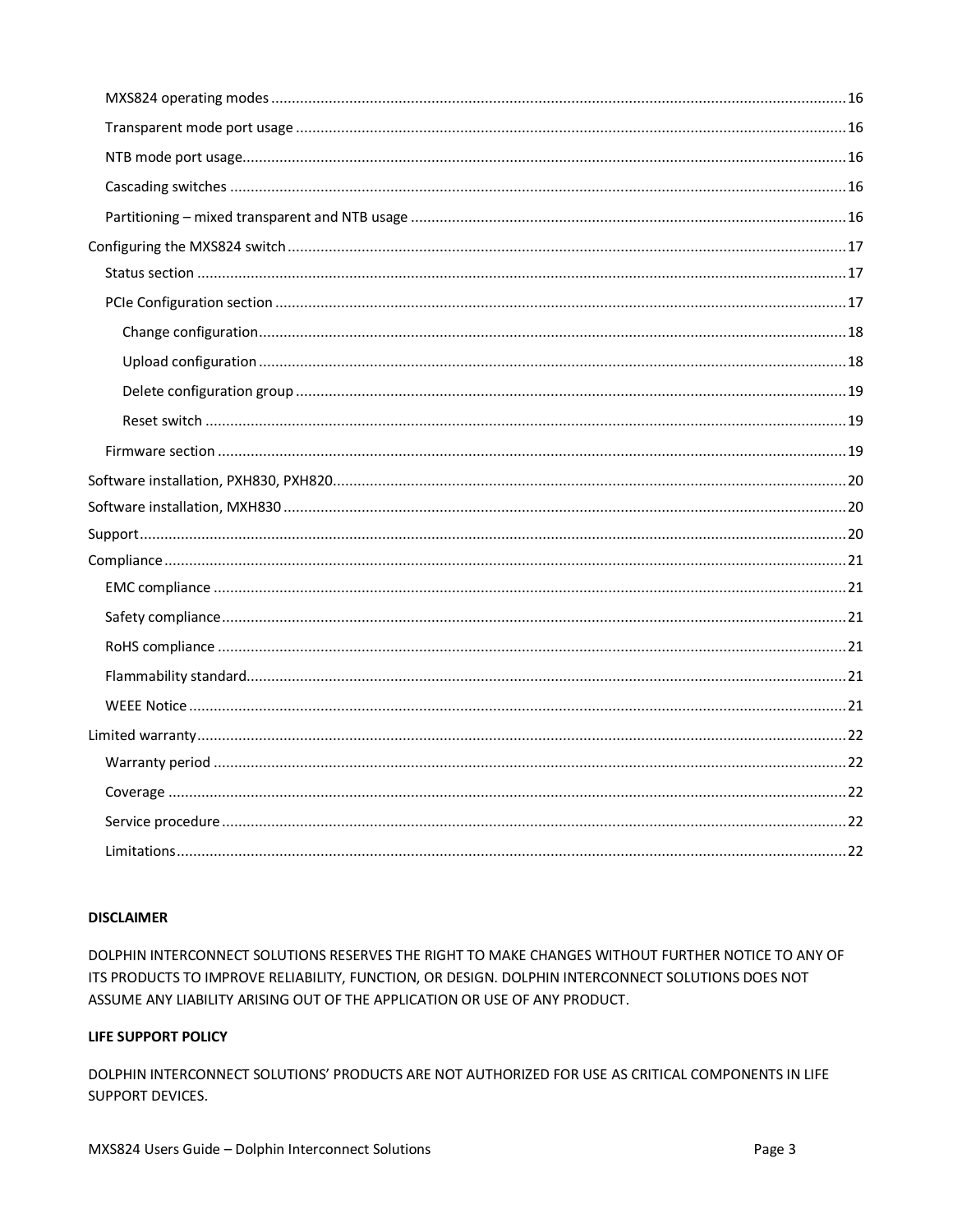#### **ENVIRONMENTAL POLICY**

Dolphin is minimizing the amount of printed documentation and software CDs in its shipments, please download additional documentation and software fro[m www.dolphinics.com/support/.](http://www.dolphinics.com/support/)

# **Terms and Acronyms**

Important terms and acronyms used in this manual

| <b>AOC</b>            | Active Optical Cable. PCIe fiber cable assembly.                                                                                                                                                                                                                        |
|-----------------------|-------------------------------------------------------------------------------------------------------------------------------------------------------------------------------------------------------------------------------------------------------------------------|
| <b>CMI</b>            | Cable Management Interface. The 2-wire management interface for communication between<br>subsystems connected by a PCIe 3.0 cable. Details can be found in the PCI-SIG External Cabling<br>Specification 3.0. The CMI functionality is optional with the MXS824 switch. |
| <b>CMI Controller</b> | Microcontroller on the MXS824 used to manage and implement the CMI communications. CMI<br>communication require PCIe 3.0 cables.                                                                                                                                        |
| eXpressWare           | Dolphins software stack for PCIe clustering and IO. www.dolphinics.com for more information.                                                                                                                                                                            |
| Lane                  | One PCI Express Lane contains a differential pair for transmission and a differential pair for reception.                                                                                                                                                               |
| Link                  | A collection of PCI Express Lanes providing the communication path between an Upstream and<br>Downstream Port. The MXS824 support links of x4, x8 or x16 width by utilizing lanes from 1,2 or 4 ports.                                                                  |
| MiniSAS-HD            | Standard MiniSAS-HD cable with SFF-8644 connectors.                                                                                                                                                                                                                     |
| PCIe 3.0 cable        | PCIe 3.0 cable with SFF-8644 connectors. Complaint to the new PCI-SIG External Cabling Specification<br>3.0. Support for CMI.                                                                                                                                           |
| <b>Chassis Ports</b>  | The MXS824 has 24 x4 Gen3 SFF-8644 ports, named P1, P2, P3 , P24. The port numbers are printed on<br>the chassis front panel below the connectors.                                                                                                                      |
| <b>Fabric Port</b>    | MXS824 ports configured to be used as a link to another MXS824 switch. For standard dual switch<br>configurations, Chassis Ports P1, P2, P3 and P4 are normally the fabric ports.                                                                                       |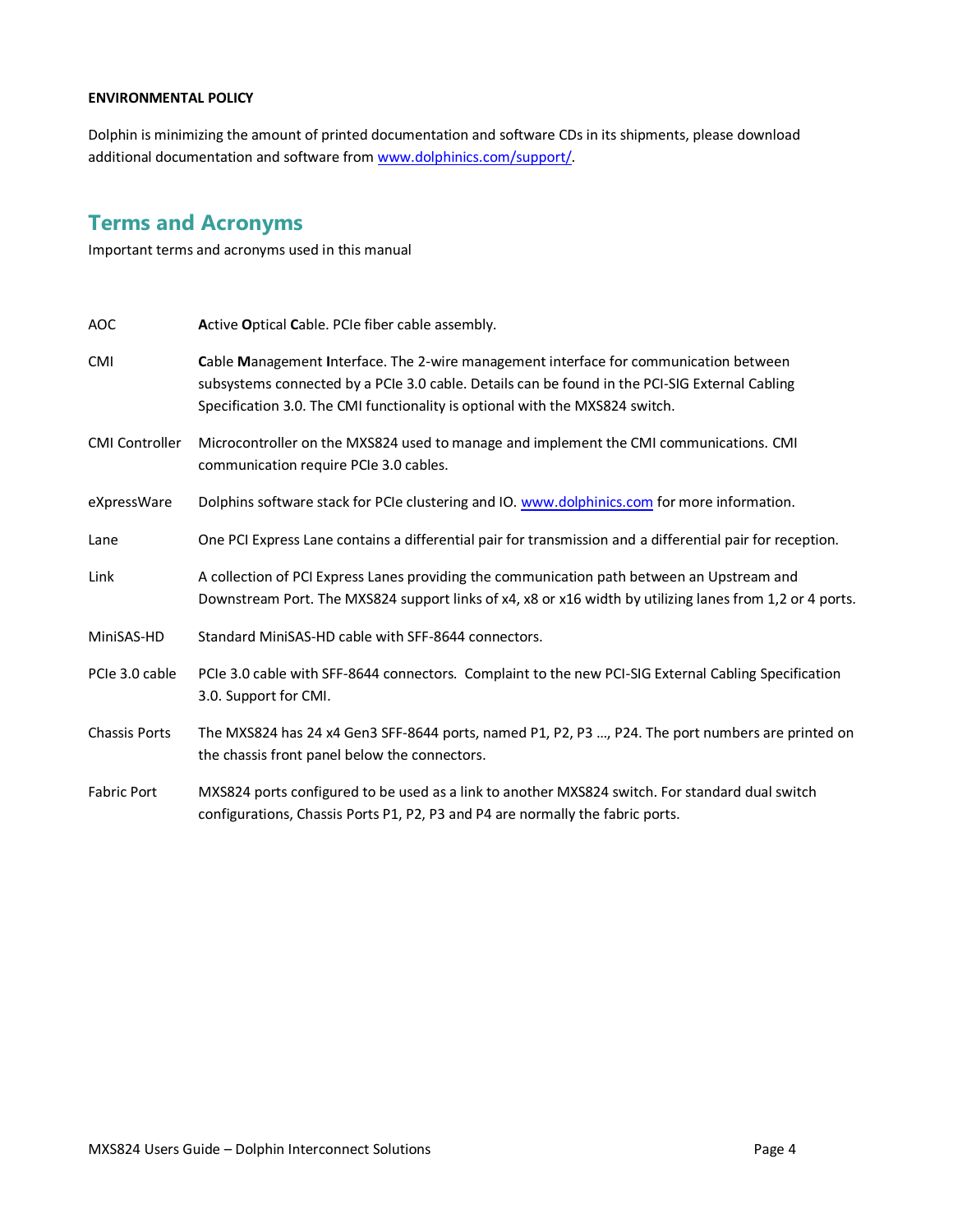## **Overview**

This document describes the Dolphin MXS824 PCI Express Gen3 switch used in combination with other Dolphin PCI Express products. Dolphin is currently providing the following compliant PCI Express products:

- PXH820 PCI Express Gen3 x8 NTB XMC SFF-8644 cable adapter card
- PXH822 PCI Express Gen3 x8 Transparent Host and Target XMC SFF-8644 cable adapter card
- PXH830 PCI Express Gen3 x16 NTB SFF-8644 cable adapter card
- PXH832 PCI Express Gen3 x16 Transparent Host and Target SFF-8644 cable adapter card
- MXH830 PCI Express Gen3 x16 NTB SFF-8644 cable adapter card
- MXH832 PCI Express Gen3 x16 Transparent Host and Target SFF-8644 cable adapter card
- MXH833 PCI Express Gen3 x16 Transparent Target SFF-8644 cable adapter card

The MXS824 switch can be used to create a PCIe fabric or PCIe expansion using the above products or to any product compliant to the PCI-SIG External Cabling Specification 3.0.

#### **Software support**

All Dolphin PXH and MXH PCI Express NTB adapter cards support the complete eXpressWare suite of Dolphin PCI Express Software including Dolphin SuperSockets™, optimized TCP/IP drivers, SmartIO and SISCI Embedded software.

Dolphin SuperSockets is a Berkeley Sockets compliant library that provides a socket latency below 1 microsecond, and close to the wire speed streaming bandwidth for networked applications. SuperSockets™ is currently available on Linux and Windows. It is a 100% transparent plug-and-play solution for commercial and embedded applications.

Dolphin's optimized TCP/IP driver enables PCI Express to be used as a traditional 10G Ethernet / 40G Ethernet replacement such as for NFS sharing and legacy networking that does not need the low latency provided by SuperSockets. The TCP/IP driver supports gateway functionality.

The SISCI software provides a well-defined, easy to use shared memory / reflective memory programming API for PCI Express over cable.

The SmartIO software enables dynamic sharing of and access to PCIe devices through a PCIe fabric.

More information about eXpressWare a[t http://www.dolphinics.com/products/dolphin\\_pci\\_express\\_software.html.](http://www.dolphinics.com/products/dolphin_pci_express_software.html)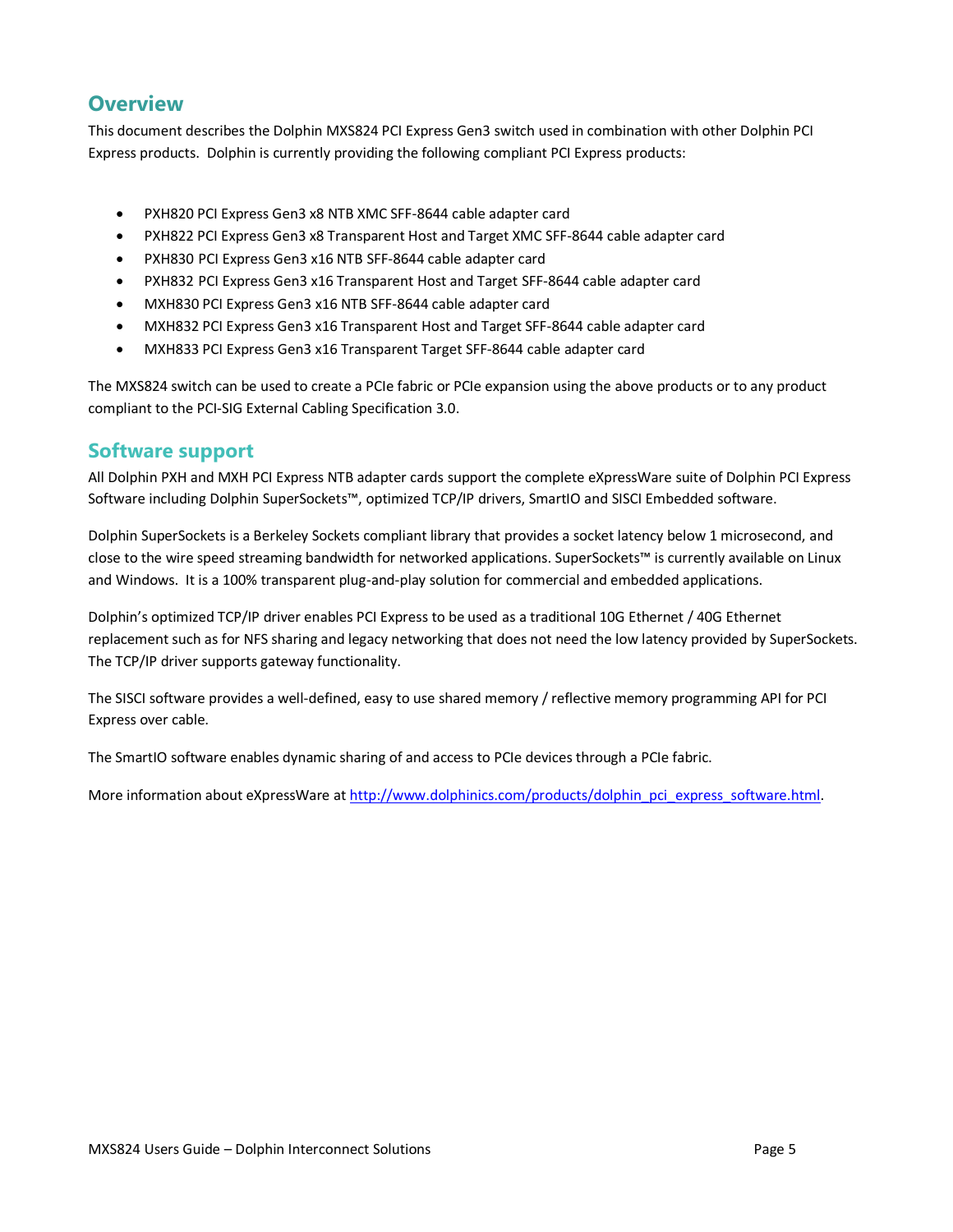# **Revision history**

#### **Hardware revisions**

The following table gives a general overview of the hardware capabilities.

| <b>Switch revision</b> | <b>Capabilities</b>                           |
|------------------------|-----------------------------------------------|
| MXS824-BC              | Initial product version                       |
| MXS824-CC              | Minor cosmetic and manufacturing improvements |
| MXS824-CD              | Minor manufacturing changes                   |

### **Management Version**

The MXS824 is managed by built in processor and contains nonvolatile storage for processor code, Web GUI and PCIe configuration data. This software / firmware is released as a bundle, please consult the MXH824 Management Release note for details.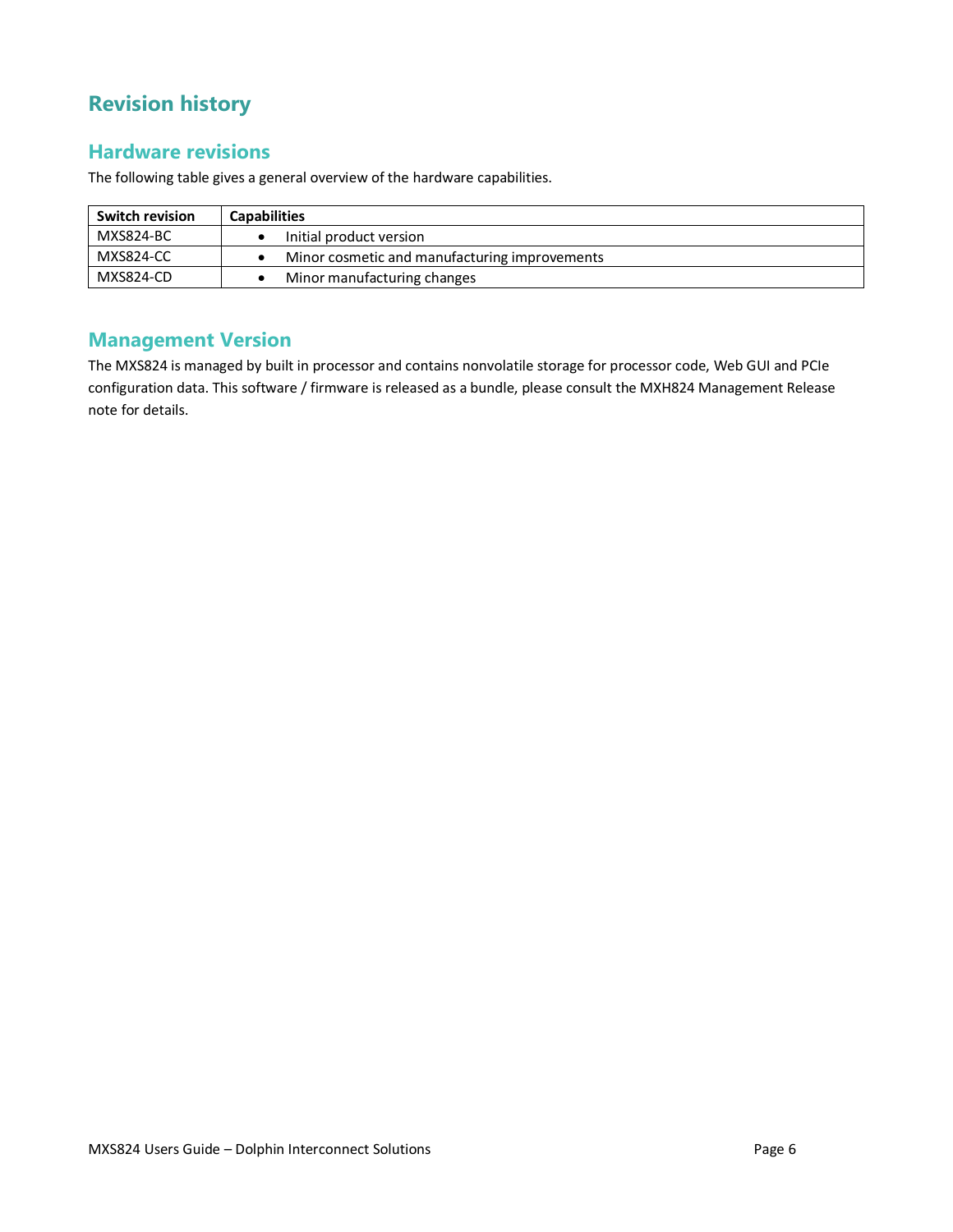# **PCI Express Gen3 Switch - MXS824**

The MXS824 is a 24 port PCI Express Gen3 x4 switch available from Dolphin providing an easy to use, multi-functional solution.

### **MXS824 high level specification**

- PCI Express Gen1 2.5 Gbps / Gen2 5.0 Gbps / Gen3 8.0 Gbps per lane signaling 4 lanes up to 32 Gbps total signaling per port.
- Compliant with PCI Express Gen1, Gen2, and Gen3 computers and IO systems, auto detection. Each port operates independently at Gen1, Gen2, or Gen3 speeds
- Lane width auto-training to connected cable width (x16, x8, x4, x2, x1)
- 19-Inch 1U rack mountable chassis.
- Physical dimensions 440mm x 357mm x 45mm  $(17'' \times 14'' \times 1.75'')$  (WxDxH).
- Supports NTB connections to other hosts and transparent connections to IO systems as a transparent P2P device
- Based on Microsemi PFX Gen3 Switchtec chipset
- PCI Express Base Specification Rev 3.1
- PCI Express External Cabling Specification, Rev. 3.0
- Twenty-four PCI Express Gen3 x4 SFF-8644 Cable connection
	- o Durability max total 250 mating cycles
- Link clock isolation. Automatic support for hosts running CFC or SSC mode.
- Support for hot plugging of the PCI Express cable (NTB mode, SISCI and SuperSockets)
- Built in management processor for monitoring and firmware upgrade and management
	- o RJ45 Ethernet (10/100) connector (optional use)
	- o USB port for firmware upgrade
	- o SD-card boot medium
- Front operational status and alert LEDs
- No PCI Express power domain isolation
- 4 Redundant fans
- Operating systems supported:
	- o NTB mode: Linux, Windows, RTX and VxWorks.
	- o Transparent mode: All (No drivers required)
- Power supply input  $110 240$ VAC 50/60 Hz  $2.8$ A
- Power Consumption: Max 80 Watt (including active optical transceivers)
- Operating temperature 0°C to 40°C, Relative Humidity 5% 95% non-condensing
- Storage temperature -25°C to 70°C, Relative Humidity 10% 90% non-condensing
- Weight: 4.6 Kilo (10 lbs.)
- RoHS compliant
- FCC & CE Mark



**Picture 1: MXS824 front view**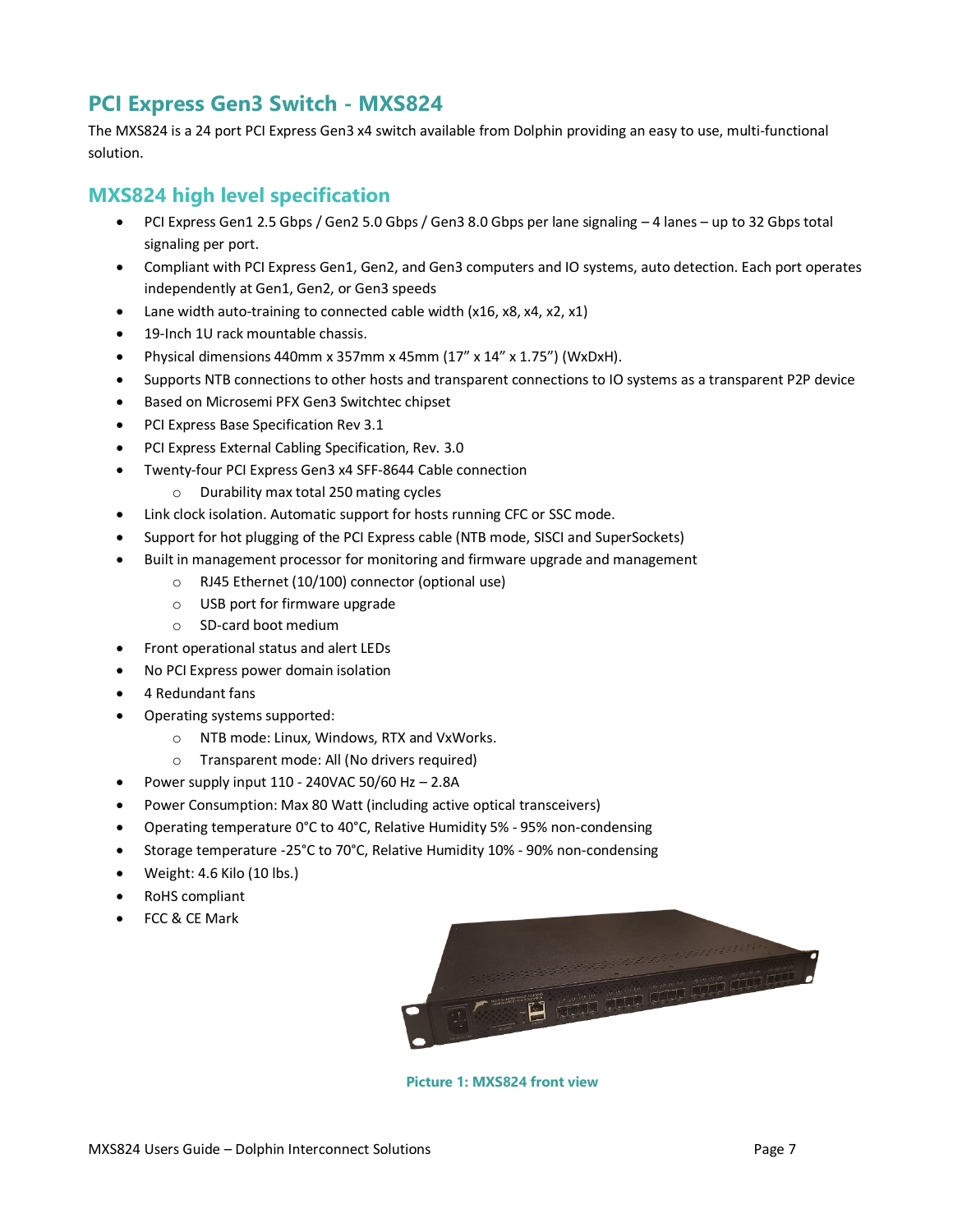# **NTB Configuration examples**

The MXS824 switch can be used as a standalone PCI Express switch, or several switches can be cascaded to build larger PCIe expansion systems or PCIe fabrics. It can be combined with compliant PCIe cards available from Dolphin or compliant customer designs. Some examples can be found below. Please consult the chapte[r Configuring the MXS824 switch](#page-17-0) on page [17](#page-17-0) for more details. Please note that the Dolphin eXpressWare currently doesn't support mixing MXHxxx and PXHxxx cards in a single cluster.

#### **6 node PCIe x16 Gen3 NTB Cluster**



Each node has a Dolphin Express MXH830, PXH830 or PXH820 adapter. Up to six systems can be connected to the Dolphin MXS824 switch using the default firmware configuration. All nodes connect directly to the switch using up to four x4 cables (x16 link). This is the switch default configuration.

#### **Figure 1: 6 Node PCIe x16 Cluster**

#### **12 node PCIe x8 Gen3 NTB Cluster**



Each node has a Dolphin Express MXH830, PXH830 or PXH820 adapter. Up to twelve systems can be connected to the Dolphin MXS824 switch. All nodes connect directly to the switch using up to two x4 cables (x8 link).

**Figure 2: 12 Node PCIe x8 Cluster**

### **24 node PCIe xx Gen3 NTB Cluster**

Each node has a Dolphin Express MXH830, PXH830 or PXH820 adapter. Up to twenty-four systems can be connected to the Dolphin MXS824 switch. All nodes connect directly to the switch using a single x4 cables (x4 link).

#### **10 node PCIe x16 Gen3 NTB Cluster**



**Figure 3: 10 Node PCIe x16 Cluster**

Each node has a Dolphin Express MXH830, PXH830 or PXH820 adapter. Up to 10 systems can be connected to the Dolphin MXS824 switch. All nodes connect directly to the switch using up to two x4 cables (x8 link).

The two switches are interconnected using four x4 cables (x16 link).

The cables between the two switches should be connected to port P1, P2, P3 and P4 on both switches.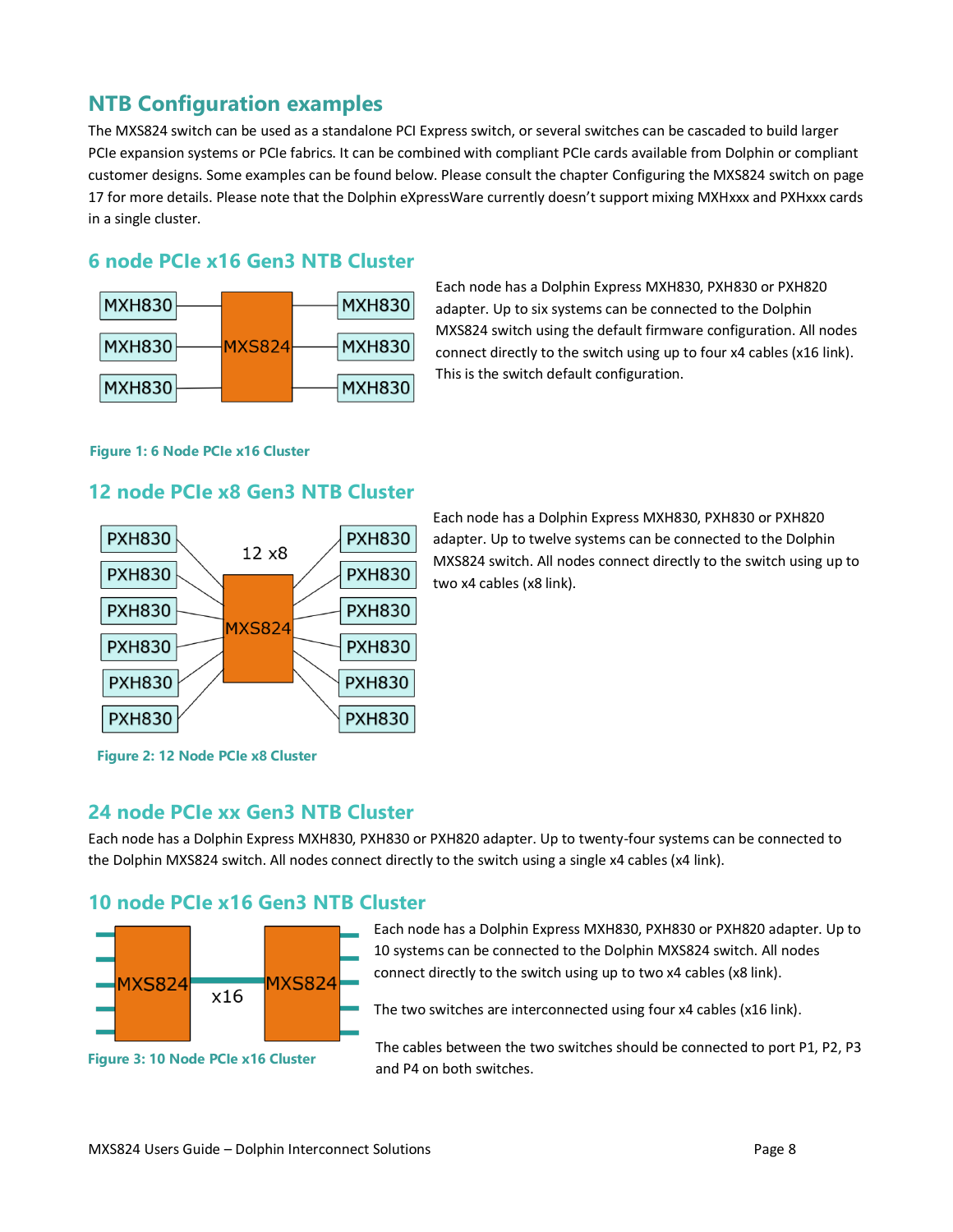### **20 node PCIe x8 Gen3 NTB Cluster**



**Figure 4: 20 Node PCIe x8 Cluster**

Each node has a Dolphin Express MXH830, PXH830 or PXH820 adapter. Up to twenty systems can be connected to the Dolphin MXS824 switch. All nodes connect directly to a switch using up to two x4 cables.

The two switches are interconnected using four x4 cables (x16 link).

The cables between the two switches should be connected to port P1, P2, P3 and P4 on both switches.

### **Larger NTB Cluster configurations**

Currently, the MXS824 can be used to create clusters up to 60 nodes. Some limitations apply, please contact Dolphin for more information on supported topologies and functionality.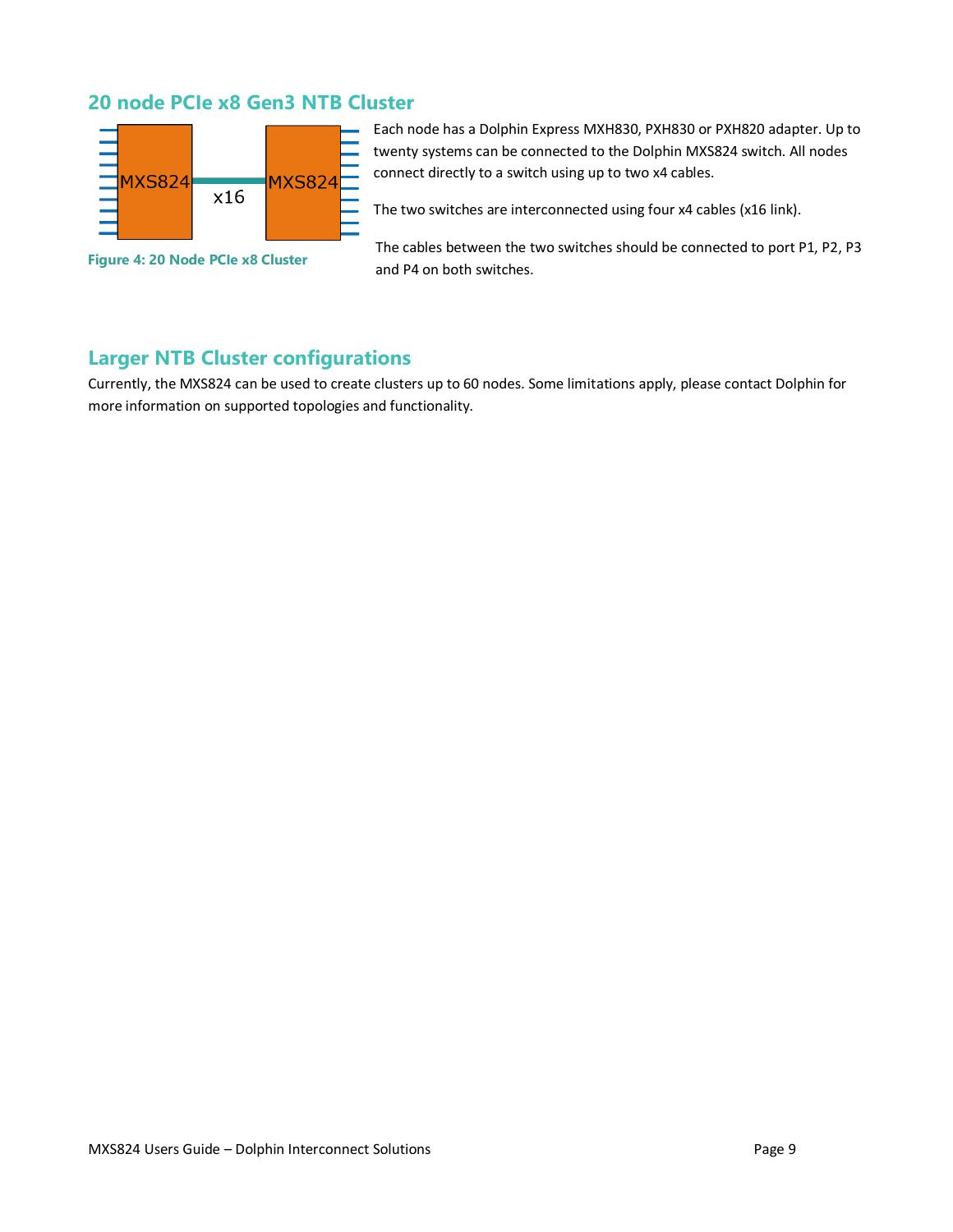# **Transparent PCIe IO expansion – Multiple expansion chassis connected to**

#### **one server**

The MXS824 can be used for regular Transparent PCIe IO expansion. An adapter card in host transparent mode is connected to the switch upstream port (port P1, P2, P3 and P4 for a full x16). Transparent target adapters are connected to the other downstream ports. [Figure 5: Transparent PCIe IO Expansion](#page-10-0) below shows 5 expansion chassis connected to a single host. The IO devices can be connected using x16, x8 or x4 links depending on the required scale out and performance requirements.

Please note that the MXS824 Switch shipping default is NTB x16. To enable the switch to be used for standard transparent



<span id="page-10-0"></span>**Figure 5: Transparent PCIe IO Expansion**

IO Expansion, please log into the Web GUI and select the desired Transparent configuration. Please consult the chapter "[Configuring the](#page-17-0)  [MXS824 switch](#page-17-0)" on pag[e 17](#page-17-0) for more details.

The supported configurations are found in [Table](#page-11-0)  1 [: Supported Transparent Configurations](#page-11-0) on page [11.](#page-11-0)

No special device driver is required for the transparent adapter card or the MXS824 switch.

Any device in the PCI Express IO system will operate using its standard device driver.

NOTE: Please note that large scale PCIe IO expansion may be limited by your BIOS. Please consult your system vendor before buying the system.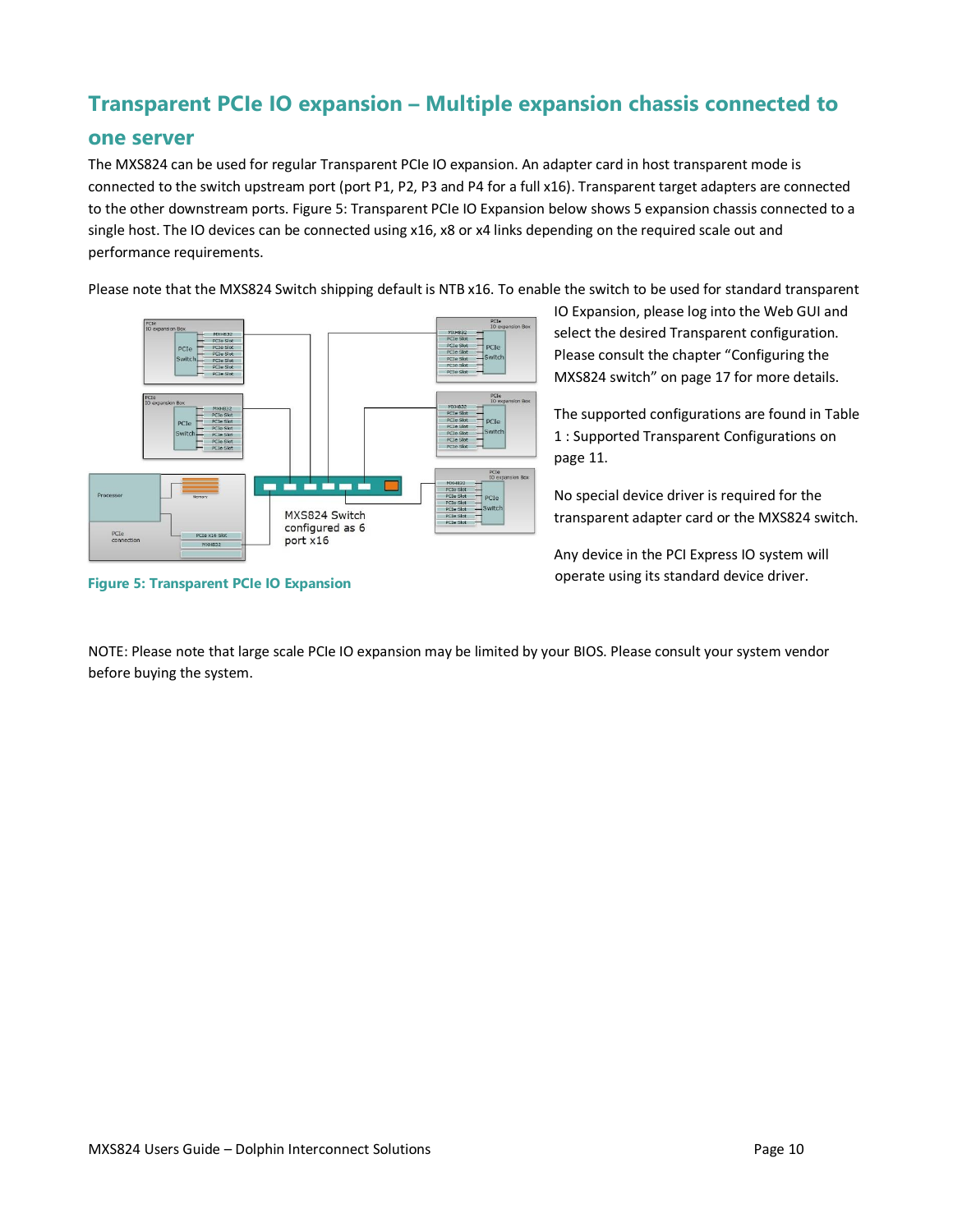#### **Supported Transparent Configurations**

Management version 1.4.2 supports the configurations found in Table 1 [: Supported Transparent Configurations](#page-11-0) below. Please note that the Host uplink always is x16.

| <b>Configuration Name</b> | <b>PCIe Configurations</b>    | <b>Chassis ports</b>                                                                            |
|---------------------------|-------------------------------|-------------------------------------------------------------------------------------------------|
| Transparent x16           | One x16 upstream port         | $P1-P4$                                                                                         |
|                           | Five x16 downstream<br>ports  | P5-P8 / P9-P12 / P13-P16 / P17-P20 / P21-24                                                     |
| Transparent x8            | One x16 upstream port         | $P1-P4$                                                                                         |
|                           | Ten x8 downstream<br>ports    | P5-P6 / P7-P8 / P9-P10 / P11-P12 / P13-P14 / P15-P16 / P17-<br>P18 / P19-P20 / P21-P22 / P23-24 |
| Transparent x4            | One x16 upstream port         | $P1-P4$                                                                                         |
|                           | Twenty x4 downstream<br>ports | P5/P6/P7/P8/P9/P10/P11/P12/P13/P14/P15/P16/<br>P17 / P18 / P19 / P20 / P21 / P22 / P23 / P24    |

#### <span id="page-11-0"></span>**Table 1 : Supported Transparent Configurations**

The switch supports automatic PCIe down training to a lower speed and narrower link on each individual link.

If you would like to mix PCIe x4, x8 and x16 links, you need to configure the switch for the widest use case and connect a reduced number of cables for devices that only need x8 or x4 connectivity.

Support for custom configuration files are available to OEMs. Please contact Dolphin for more information.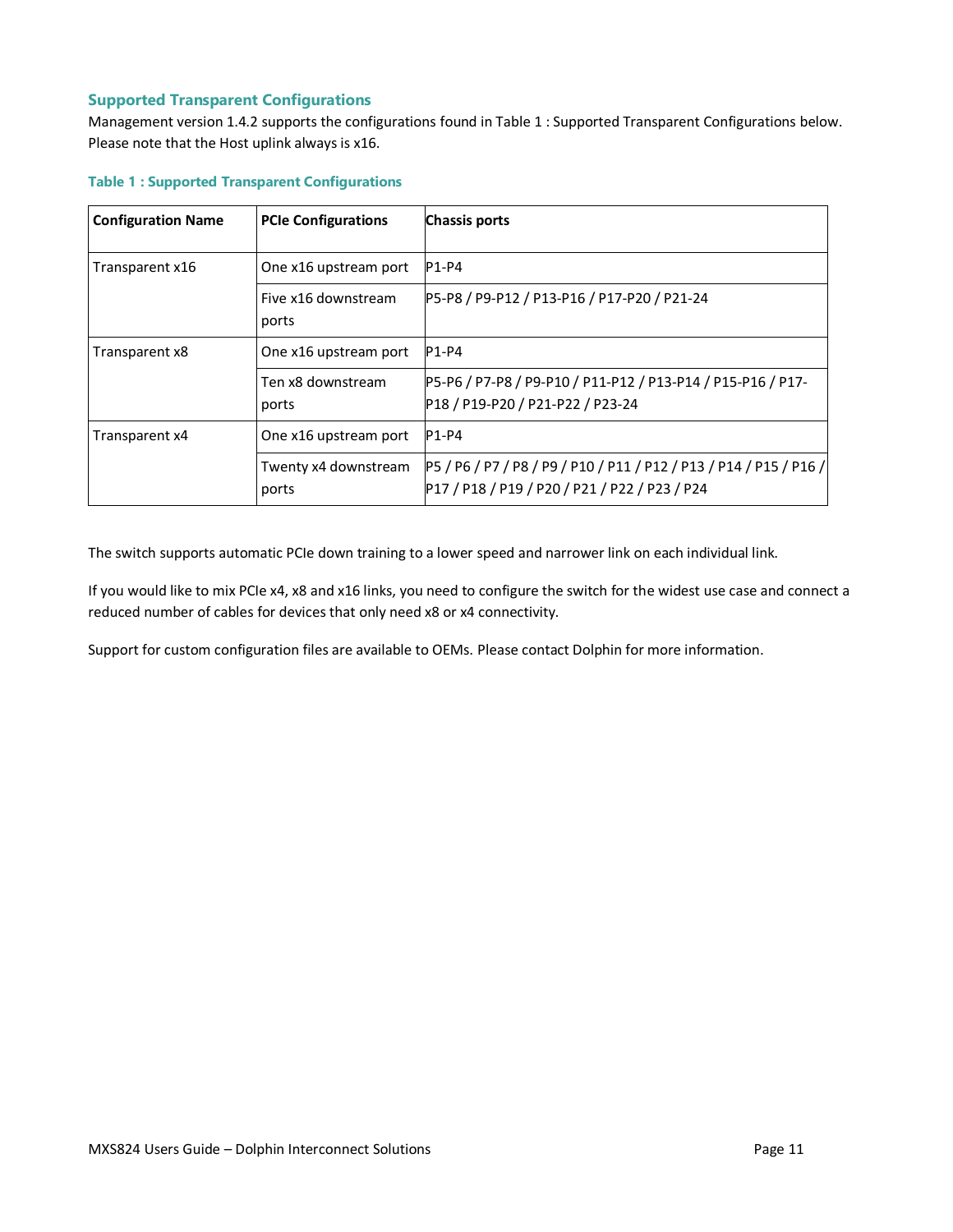### **Cables**

The MXS824 switch supports x4 copper or fiber cables. The maximum cable distance will depend on the actual cable quality, the device at the other end of the cable, and the cable link speed (Gen1, Gen2 or Gen3). Cables compliant to the PCI-SIG External Cabling Specification 3.0 (PCIe 3.0 cables) are recommended for transparent use. NTB use cases can use PCIe 3.0 cables or approved MiniSAS-HD cables available from Dolphin.

| Speed and medium, card         | Max cable length                                       |
|--------------------------------|--------------------------------------------------------|
| Gen3, PXH830, PXH832           | Copper 5 meters tested, longer TBD<br>Fiber 100 meters |
| Gen3, MXH830, MXH832           | TBD                                                    |
| Between MXS824 switches (Gen3) | TBD                                                    |

#### **Management processor**

The actual configuration of the switch is controlled by the onboard firmware loaded from onboard FLASH memory and will be enabled immediately after power is applied to the switch. The built-in management processor has no active role in normal operations except for firmware updates, switch configuration and monitoring.

#### **Use cases summary and settings**

The table below gives an overview of the default configuration settings and limitations.

| Use Case    | <b>Description</b>                                                                                                                                                   | <b>Cable Hot Plug</b>                        | <b>Power Sequence</b><br><b>Requirements</b>           | Software/<br><b>Driver</b>                                                                          |
|-------------|----------------------------------------------------------------------------------------------------------------------------------------------------------------------|----------------------------------------------|--------------------------------------------------------|-----------------------------------------------------------------------------------------------------|
| Transparent | Transparent - Dolphin<br>adapter card connects<br>to downstream PCI<br>Express devices or<br><b>PCI Express</b><br>expansion systems<br>through the MXS824<br>switch | Not supported by<br>legacy device<br>drivers | IO system and<br>MXS824 must<br>power on before<br>PC. | No driver required<br>for host card or<br>MXS824 switch.<br>Legacy drivers for IO<br><b>Devices</b> |
| <b>NTB</b>  | NTB configuration. All<br>connected hosts have<br>Dolphin adapter card                                                                                               | Fully supported                              | No limitations                                         | Dolphin SISCI,<br>SuperSockets,<br>TCP/IP, SmartIO                                                  |

**Table 3: Switch use cases**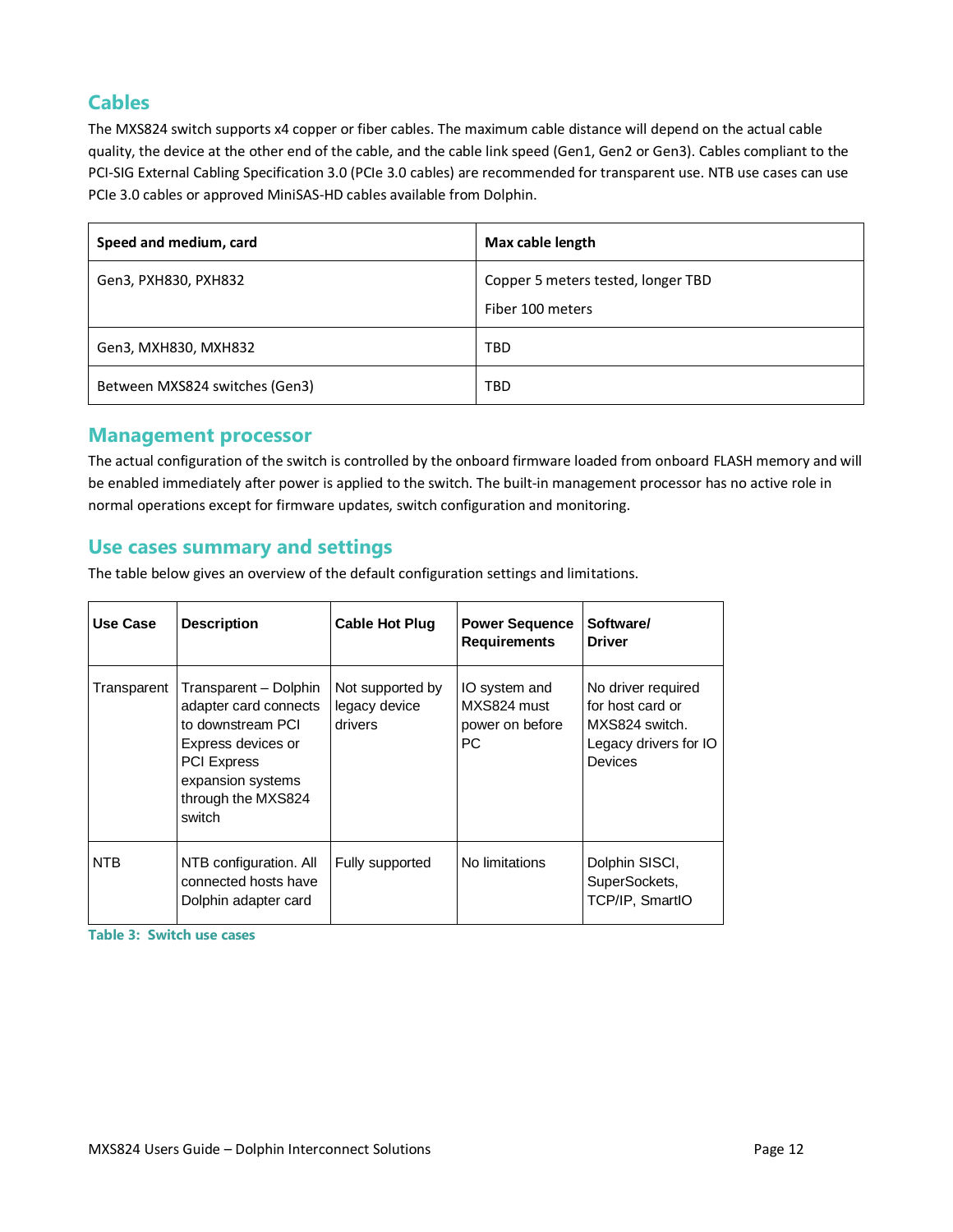### **LEDs**

The switch has several LEDs on the front side to signal various operating modes and status.

### **MXS824 Switch Status LEDs**

The MXS824 has two LEDs next to the RJ45 Ethernet connector.

| <b>Marking</b> | <b>Description</b>                                     |
|----------------|--------------------------------------------------------|
| <b>PWR</b>     | Dark: Power off or failure.<br>Green: Power on.        |
| SΤ             | Dark: Normal<br>Blinking: Firmware upgrade in progress |

**Table 2 MXS824 Switch status LED overview**

#### **Port and Link status LEDs**

The switch has 24 x4 PCI Express ports organized in six quad port blocks. Depending on the software configuration of the switch each x4 port can be combined with its neighboring ports to form either a x8 or a x16 port within the same quad port block

Each of the 24 PCI Express ports has two bi-color LEDs status visible through the cabinet. The LEDs are located just above the connector for each port. The Link status LED provides information on the current PCIe link status. The Port status LED provides information on the configuration. The table below provides a summary of the LED behavior. Refer to the sections below for more information on each LED.

| <b>Mark</b> | <b>Function Dark</b> |                        | Yellow                     | Green                                |
|-------------|----------------------|------------------------|----------------------------|--------------------------------------|
| L           | Link<br>status       | Cable not<br>connected | Cable connected<br>locally | PCIe Link up and running             |
| S           | Port<br>status       |                        | Port starts here           | Indicates upstream port capabilities |

**Table 2: Link LED overview**

#### **Port status LEDs**

The port status LED is used to indicate port width and if it's upstream or downstream.

Each port status LED lit denotes the start of a port. The other ports part of this aggregated port will be dark.

If the switch is configured as a 24 \* x4 switch every port status LED will light up:

OOOO OOOO OOOO OOOO OOOO OOOO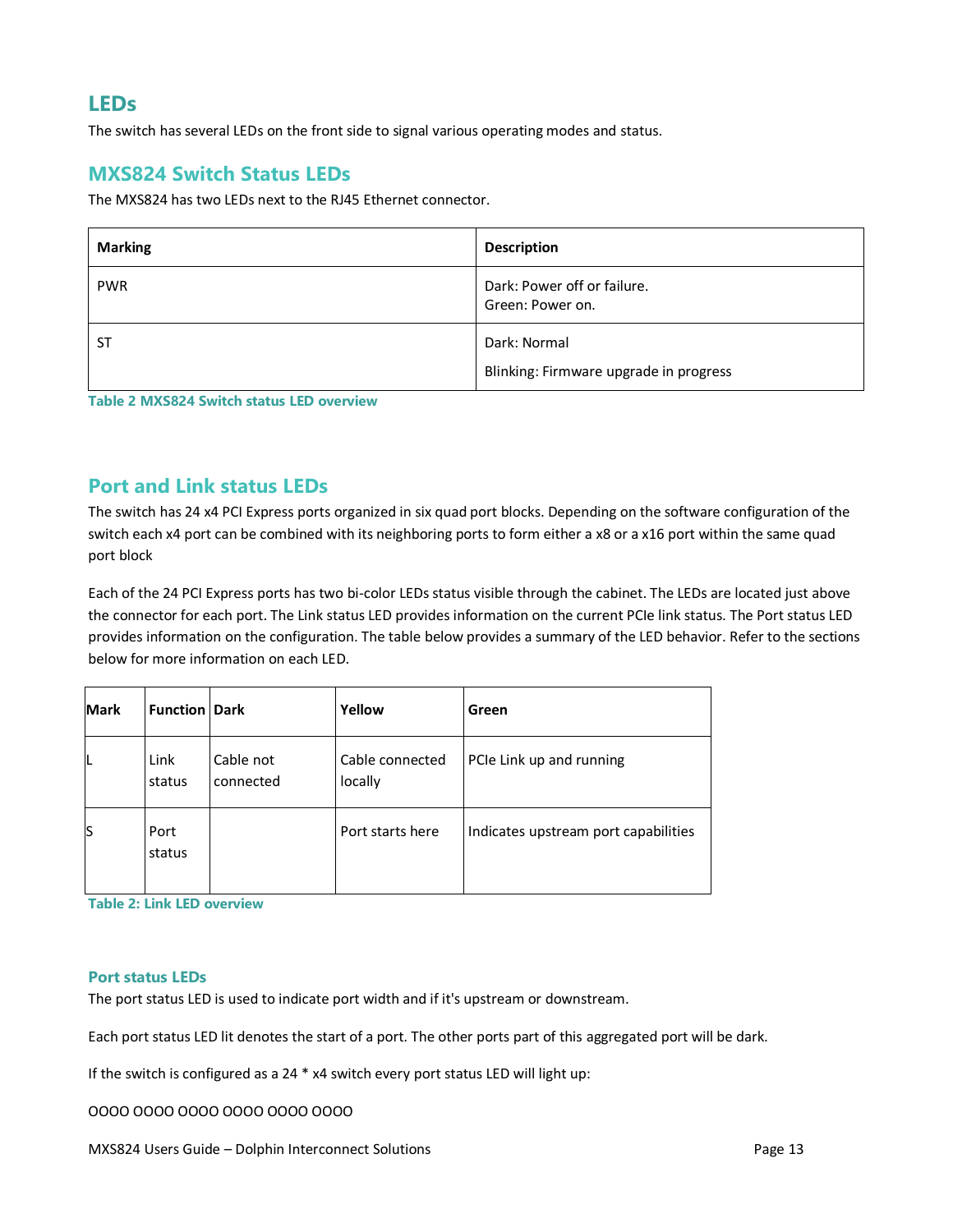If the switch is configured as 12 \* x8 every second port status led will be on:

O-O- O-O- O-O- O-O- O-O- O-O-

And if it's configured as 6 \* x16 every fourth status led will be on:

O--- O--- O--- O--- O--- O---

It is also possible to have more complex configurations. Let's say  $2 * x16 + 8 * x8$ :

O--- O--- O-O- O-O- O-O- O-O-

In the examples above the port status LED color is orange which denotes that it is a NTB port or a downstream transparent port. If the LED is green it indicates that the port is a transparent upstream port.

When the cables are connected, and you have a valid link the port status LED will in both cases turn yellow.

#### **Link status LEDs**

Each port has also a separate link status LED. It reflects the cable and link status:

- it will remain dark if no valid cable has been detected in the port
- it will light up orange if the cable is inserted and ok, but there is no valid link established.
- it will be green if the cable is ok and the link is valid.

#### **USB Port**

The switch has a USB port for firmware updates. Do not try to utilize the USB port unless instructed by Dolphin support.

### **SD Card Port**

The switch is delivered with a SD Card. Do not remove the SD-Card unless instructed by Dolphin support. A missing SD-Card will prevent you from utilizing the management processor services but will not affect the basic PCIe switching capabilities.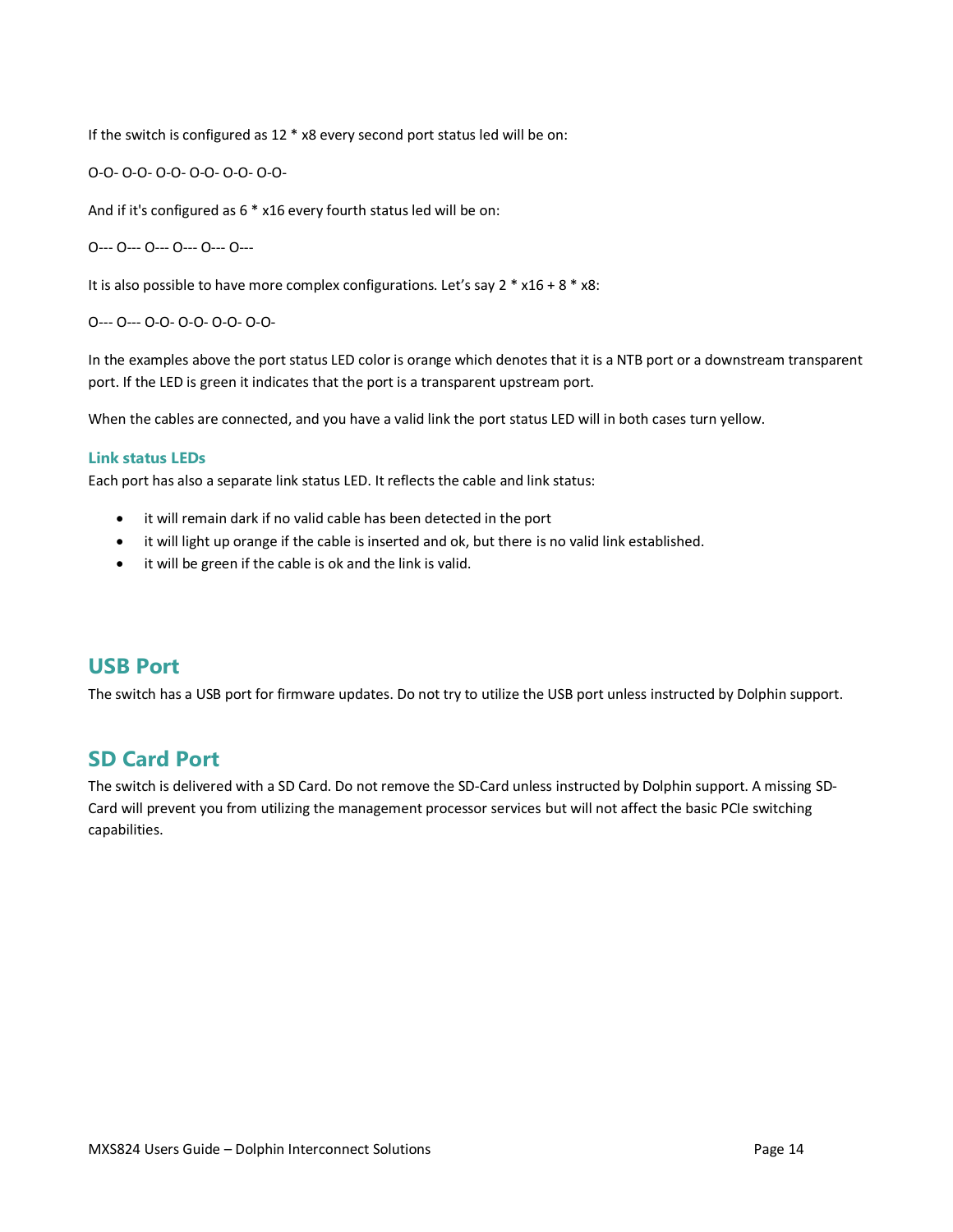# **Installation**

### **Safety instructions**

*Always use caution when working with computers, IO Devices and electrical components.*



**High** *voltages are present inside the MXS824 cabinet that may cause severe harm to your body if opened. Never open the switch cabinet, no user serviceable parts are available inside the cabinet. Opening the cabinet will void your warranty.*

*Static electricity from your clothes or work environment can damage your PCI Express adapter card or your PC. Always wear a grounded antistatic wrist strap while opening the PC and when Dolphin PCI Express adapter is removed from the anti-static bag. The MXS824 switch requires no special anti-static protection and should be handled in line with other electronic equipment.*

#### **Special National notes:**

**Norway:** "Apparatet må tilkoples jordet stikkontakt"

**Sweden**: "Apparaten skall anslutas till jordat uttag"

**Finland**: "Laite on liitettävä suojamaadoituskoskettimilla varustettuun pistorasiaan"

### **Installing the Switch in a rack**

The MXS824 shipping box includes rack mount ears that can be used to fix the MXS824 into a 19-inch standard rack. The rack mount ears can be mounted on the front or rear of the switch depending on user requirements.

#### **Switch desktop use**

Rubber feet are included and should be applied beneath the switch to avoid scratches in desktop use.

#### **Ethernet**

The MXS824 switch supports Ethernet management and monitoring. Please connect an Ethernet cable from the switch RJ45 plug to a 10/100 Ethernet network. The switch supports both static and DHCP configurations. The switch defaults to static IP address, the MAC address is available next to the Ethernet port.

The MXS824 management Ethernet interface is configured with an 192.168.1.210 IP-address with a 255.255.255.0 netmask and allows for HTTP/HTTPS web access. The default username and password can be found in the "Getting started document" included with each switch package.

### **Installing and removing PCIe cables**

The MXS824 supports approved PCI Express x4 SFF-8644 or PCIe 3.0 cables. Installing and removing cables should be done with both upstream and downstream device powered off. The Dolphin SuperSockets, TCP/IP drivers and SISCI fully supports hot plugging (*Note: installation and removal of cables while the system is running)*. Standard PCI Express cables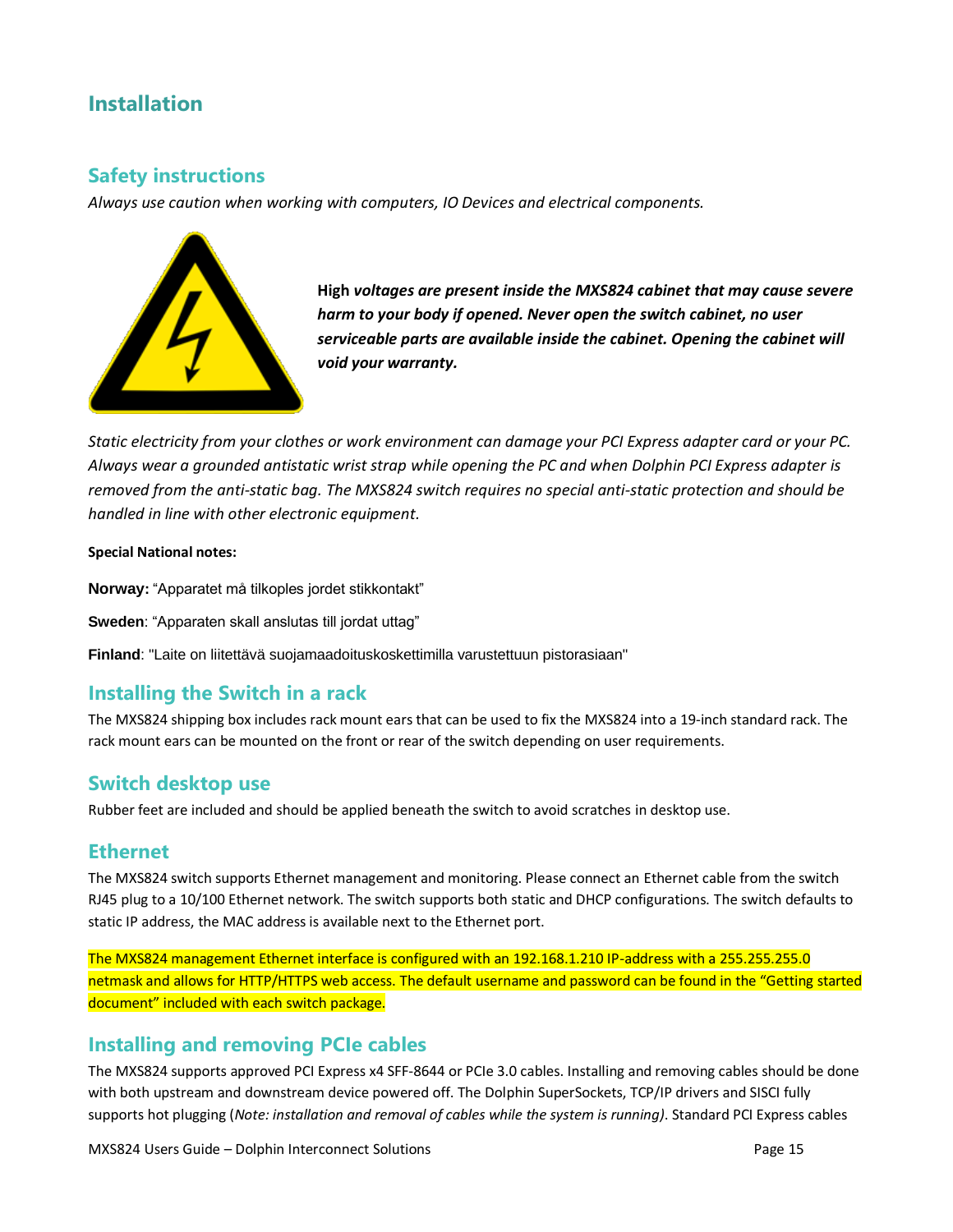are not designed for a high number of installation and removals; the gold applied to the connector head may wear out and cause loss of communication. Please contact your Dolphin representative if you intend to continuously connect and disconnect the PCI Express cables.

1, 2, or 4 cables can be used to create a x4, x8 or x16 connection to other compliant devices. If more than one cable is used to create a wide link, the first cable must be connected to a width aligned port number.

#### **Connecting a cable**

Please carefully install the PCI Express cable connector into the connector housing on the adapter card or MXS824 Switch box. Computer cables should always use strain relief to protect the connected equipment from excessive force via the cable. This is especially important for cables between racks.

#### **Disconnecting a cable**

Carefully pull the thumb tab in the direction of the cable to release the cable from the connector house and eject the cable.

#### **MXS824 operating modes**

The Dolphin PCI Express MXS824 switch has two main operational modes: *Transparent* and *Non-Transparent Bridge* (NTB) mode. The switch operating mode is controlled by the MXS824 switch management software. The shipping default configuration is support for 6 ports x16 NTB mode. Please consult the chapte[r Configuring the MXS824 switch](#page-17-0) on pag[e 17](#page-17-0) for more details.

#### **Transparent mode port usage**

In standard transparent mode, Ports P1, P2, P3 and P4 are always configured as a x16 upstream port. Port P1 should always be used. If you want to create a x8 link, you should use port 1 & 2. To create a x16 link, you shold use port P1, P2, P3 and P4. All other ports are configured as downstream ports. Separate configuration settings exists for creating 10 x8 or 20 x4 transparent downstream ports.

#### **NTB mode port usage**

Any port can be used in any order for all NTB configurations. If more than one cable is used to create a wide link, the first cable must be connected to a width aligned port number. Separate configuration settings exists and must be enabled for twelve x8 mode or 24 x4 mode. The six x16 mode is the shipping default.

Dolphins eXpressWare software and adapter cards will auto detect ports and automatically connect at the highest speed possible. Customers writing their own low-level drivers need to contact Dolphin for further technical information.

#### **Cascading switches**

The MXS824 supports cascading multiple switches into larger PCI Express networks. The current firmware supports connecting two switches.

#### **Partitioning – mixed transparent and NTB usage**

The switch supports partitioning into separate switch domains, enabling a single switch to be used as two or more independent logical switch domains. The switch hardware prevents unintended data communication and reset / configuration cycles to propagate between separate domains. This configuration requires custom firmware, please contact Dolphin for more information.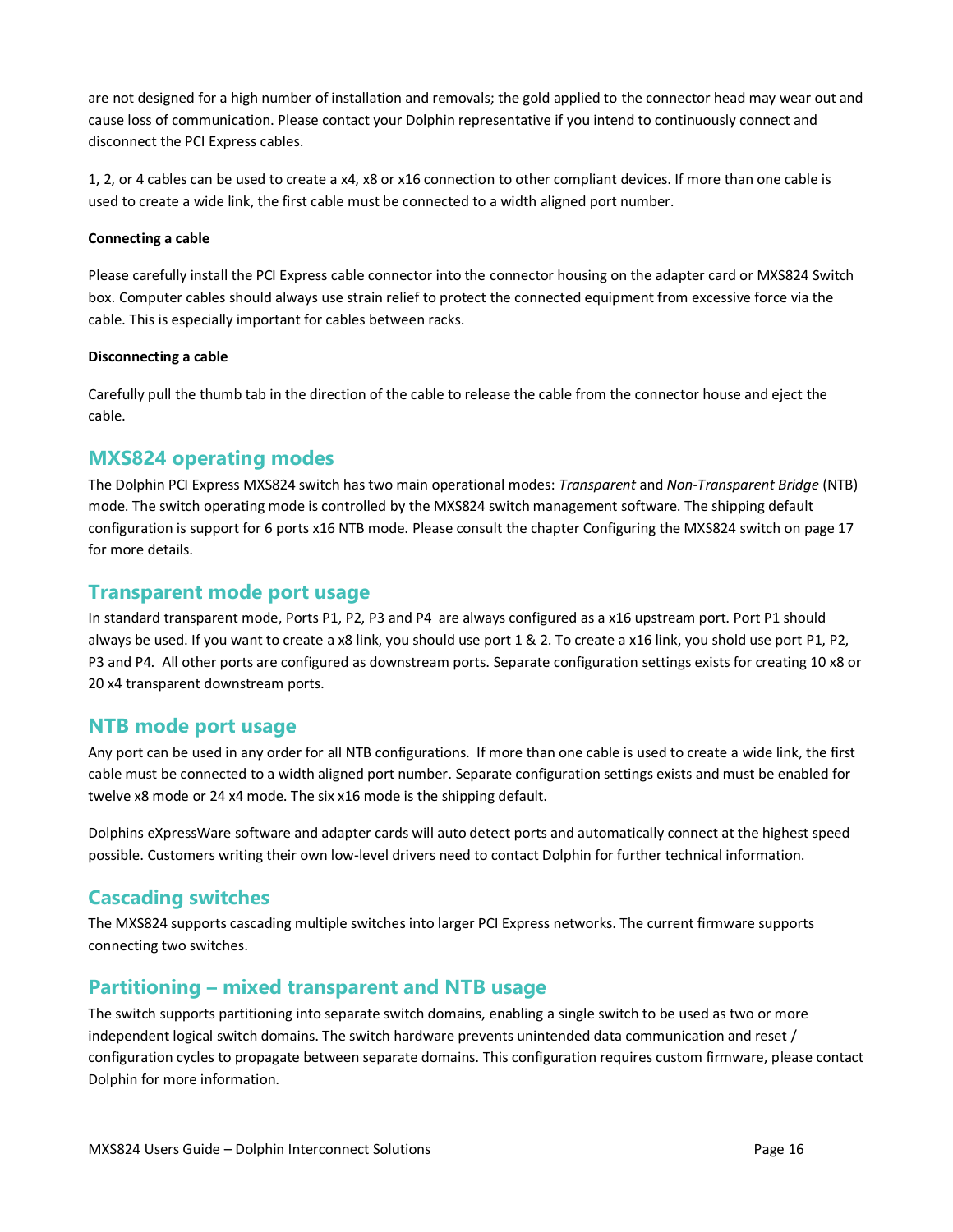# <span id="page-17-0"></span>**Configuring the MXS824 switch**

The MXS824 shipping default is NTB six nodes x16. You need to follow the description below to enable other NTB configurations or PCIe transparent IO configurations.

The MXS824 comes with a Web GUI for monitoring temperature, fan speed, port monitoring and switch configuration management. This documentation covers the 1.1.0 version of the management firmware.

The GUI currently consist of three sections, all easily accessible by the top menu or by scrolling down the page.

### **Status section**

The status section provide real-time data from the firmware, fans and temperature sensors. Please note that there are 4 fans connected to the switch. The four should be close to 8000 RPM when the switch operates at normal room temperatures.

| <b>Status</b>                   |                  |                     |                |  |
|---------------------------------|------------------|---------------------|----------------|--|
| <b>Firmware</b>                 |                  | <b>Temperatures</b> |                |  |
| Serial number                   | MXS824-CC-000030 | CPU                 | 39°C           |  |
| <b>Active PFX Configuration</b> | Stigs 20 noder   | PFX                 | 42°C           |  |
| Management version              | 1.1.0            | Fan controller      | $26^{\circ}$ C |  |
| <b>MCU</b> version              | 1.0              | 0.9V regulator      | 42°C           |  |
|                                 |                  | 0.9V ext. 1         | $30^{\circ}$ C |  |
|                                 |                  | 0.9V ext. 2         | $31^{\circ}$ C |  |
|                                 |                  |                     |                |  |
|                                 |                  |                     |                |  |
| <b>Fans</b>                     |                  |                     |                |  |
| Fan 1                           | 7944 RPM         |                     |                |  |
| Fan 2                           | 8064 RPM         |                     |                |  |
| Fan 3                           | 7961 RPM         |                     |                |  |
| Fan 4                           | 8012 RPM         |                     |                |  |

New switches are delivered with the standard NTB 6 port x16 link width configuration active, unless you have a specialized order with a different configuration pre-programmed. The switch' active configuration is shown under «Firmware» below the «Status» section of the Web GUI as highlighted in the picture above.

### **PCIe Configuration section**

The PCIe Configuration section enables the user to change the active configuration, upload new Dolphin provided configurations, erase uploaded configurations and to perform a reset of the PFX switch.

Unless otherwise specified, the switch is delivered with a standard set of configurations for NTB and Transparent operation. The available selections will appear in the menu.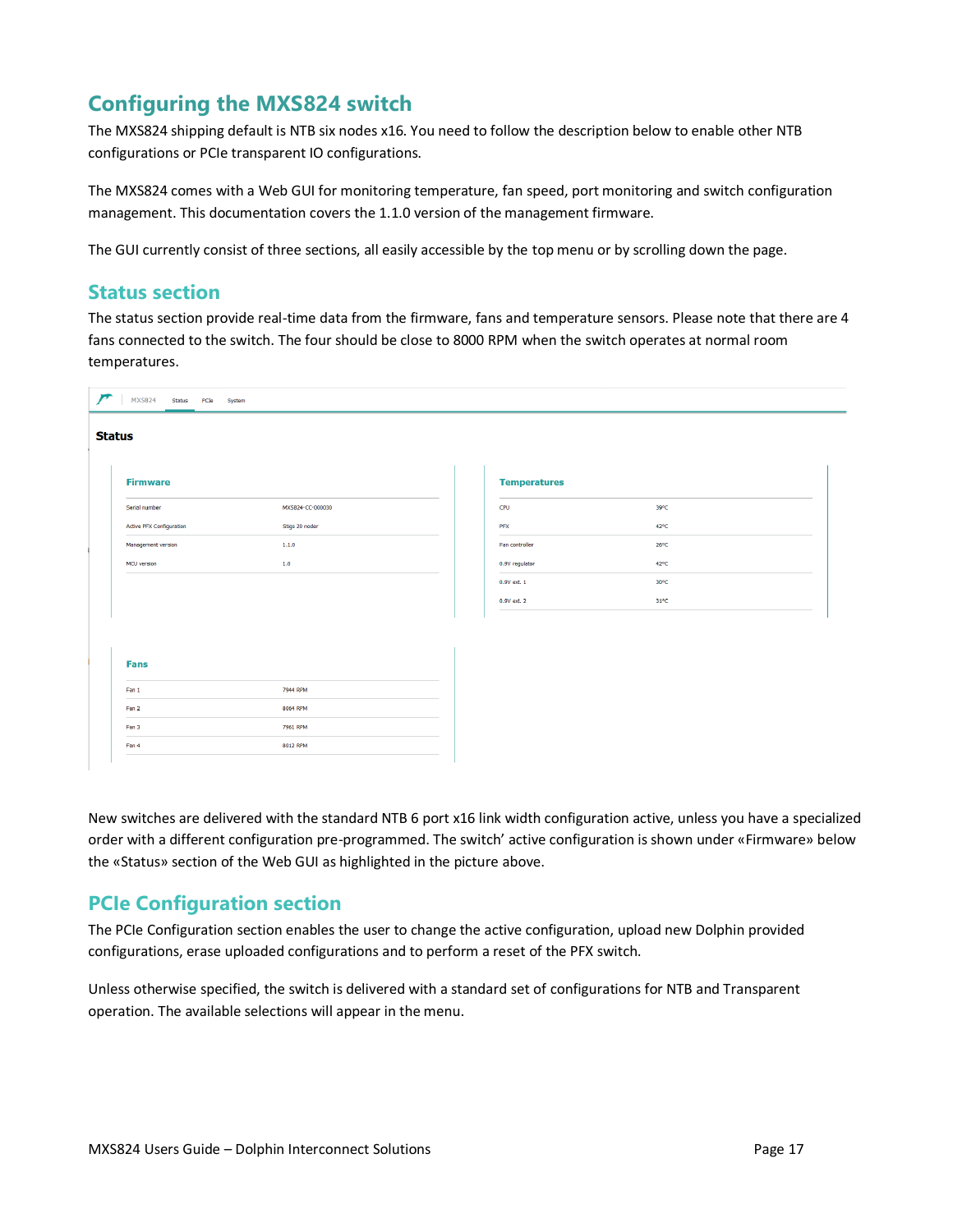#### **Change configuration**

This section allows you to change the active configuration of the PCIe switch. The section works like a filter for the available configurations.

|                                                                                                                  | <b>Configuration Management</b>                                                                                                                                                      |                                                                                                                                       |
|------------------------------------------------------------------------------------------------------------------|--------------------------------------------------------------------------------------------------------------------------------------------------------------------------------------|---------------------------------------------------------------------------------------------------------------------------------------|
|                                                                                                                  | traffic, and should not be done in a production environment.                                                                                                                         | Change the running configuration of the switch, or delete unused ones. Changing configuration will reset the PCIe switch, halting all |
| <b>Active configuration</b>                                                                                      |                                                                                                                                                                                      |                                                                                                                                       |
| Name<br>File<br>Description<br>Version<br>Ports<br>Width/Speed<br>Checksum                                       | Transp 1x16 upstream, 20x4 downstream<br>MXS824 TRANSP SINGLE 20 PORTS x4 VER5 image.data<br>5<br>20<br>x4, Gen3<br>d55dfdfdb1884cf793080c573f452c14a1c2bd790160990a266f788cccbc3d7f | Transparent switch with 1 single x16 upstream port and 20 x4 downstream ports.                                                        |
| <b>Manage configuration</b>                                                                                      |                                                                                                                                                                                      |                                                                                                                                       |
| Group                                                                                                            | Standard                                                                                                                                                                             | $\checkmark$                                                                                                                          |
| Type                                                                                                             | Transparent                                                                                                                                                                          | $\checkmark$                                                                                                                          |
| <b>Topology</b>                                                                                                  | Single                                                                                                                                                                               | V                                                                                                                                     |
| Name                                                                                                             | Transp 1x16 upstream, 20x4 downstream                                                                                                                                                | $\checkmark$                                                                                                                          |
|                                                                                                                  |                                                                                                                                                                                      |                                                                                                                                       |
|                                                                                                                  |                                                                                                                                                                                      |                                                                                                                                       |
| <b>Selected configuration</b><br>File<br>Description<br>Version<br>Ports<br>Width/Speed<br>Protected<br>Checksum | MXS824_TRANSP_SINGLE_20_PORTS_x4_VER5_image.data<br>5<br>20<br>x4, Gen3<br>Yes<br>d55dfdfdb1884cf793080c573f452c14a1c2bd790160990a266f788cccbc3d7f                                   | Transparent switch with 1 single x16 upstream port and 20 x4 downstream ports.                                                        |

Start by selecting a «Group» (Standard, Custom, …), then «Type» (NTB, Transparent, Uploaded, …), and eventually the configuration. You can then press [Change configuration] where you will be met with a warning message; « Changing the config will reset the PCIe switch, halting all traffic, and should not be done in a production environment. You must NOT turn off the switch or leave this page during the burn operation. Are you sure you want to continue?». Pressing [OK] initiates an erase, write and verification step, all with individual progress bars.

#### **Upload configuration**

Additional configurations and special customizations may be provided by Dolphin.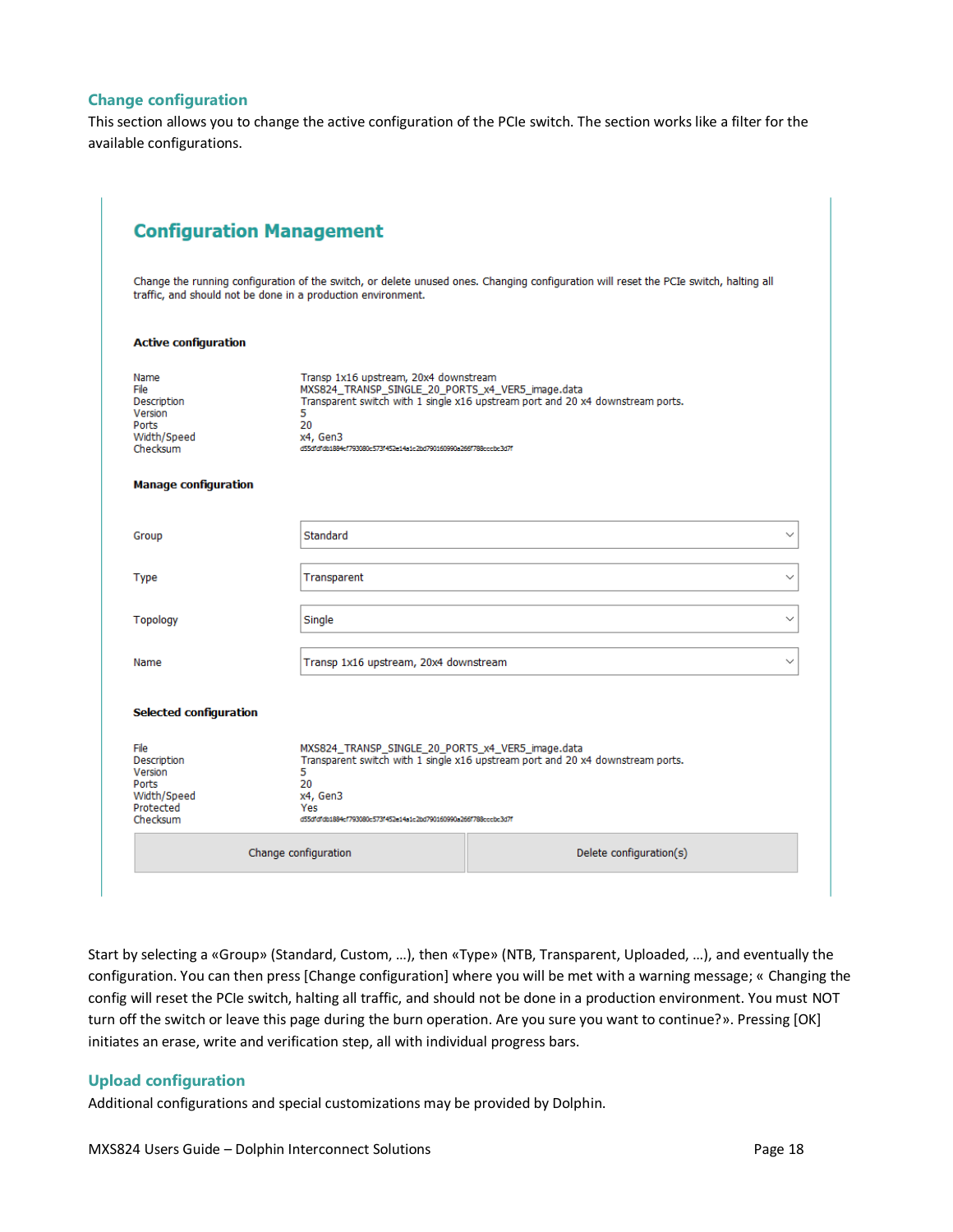# **Upload Configuration**

Upload a new configuration. This will be added to the «Custom» configuration group. Select a file first and we'll try to guess the following fields.

| $File*$     | Browse<br>No file selected. |
|-------------|-----------------------------|
| Type        |                             |
| Topology    |                             |
| Name*       |                             |
| Version     |                             |
| Ports       |                             |
| Speed       |                             |
| Width       |                             |
| Description | аł,                         |
|             | Upload                      |

Press the [Browse] button to locate the binary on your disk and press the [Upload] button to perform the upload. You will be provided with the new file name on successful upload, which will afterwards be present under the «Custom» group and «Uploaded» type in the «Change» field set.

Uploading and applying configurations not provided or approved by Dolphin may break your hardware and will void your warranty.

#### **Delete configuration group**

The «Delete» field set enable the user to clean up the list of uploaded configurations by deleting the entire «Custom» group if present. This will only erase the available configurations on the switch and will not affect the PCIe switch and its active configuration.

#### **Reset switch**

Press the «Reset Switch» to initiate a hardware reset of the PCIe switch chip. You will be prompted for confirmation.

#### **Firmware section**

The Firmware section is currently reserved for firmware upgrades containing only an «Upgrade» fieldset. Dolphin's MXS824 switch is pre-configured during manufacturing and a firmware upgrade is normally not required for default operations. Please contact Dolphin support before trying to upgrade any firmware. Warranty is void if unauthorized firmware upgrades are attempted.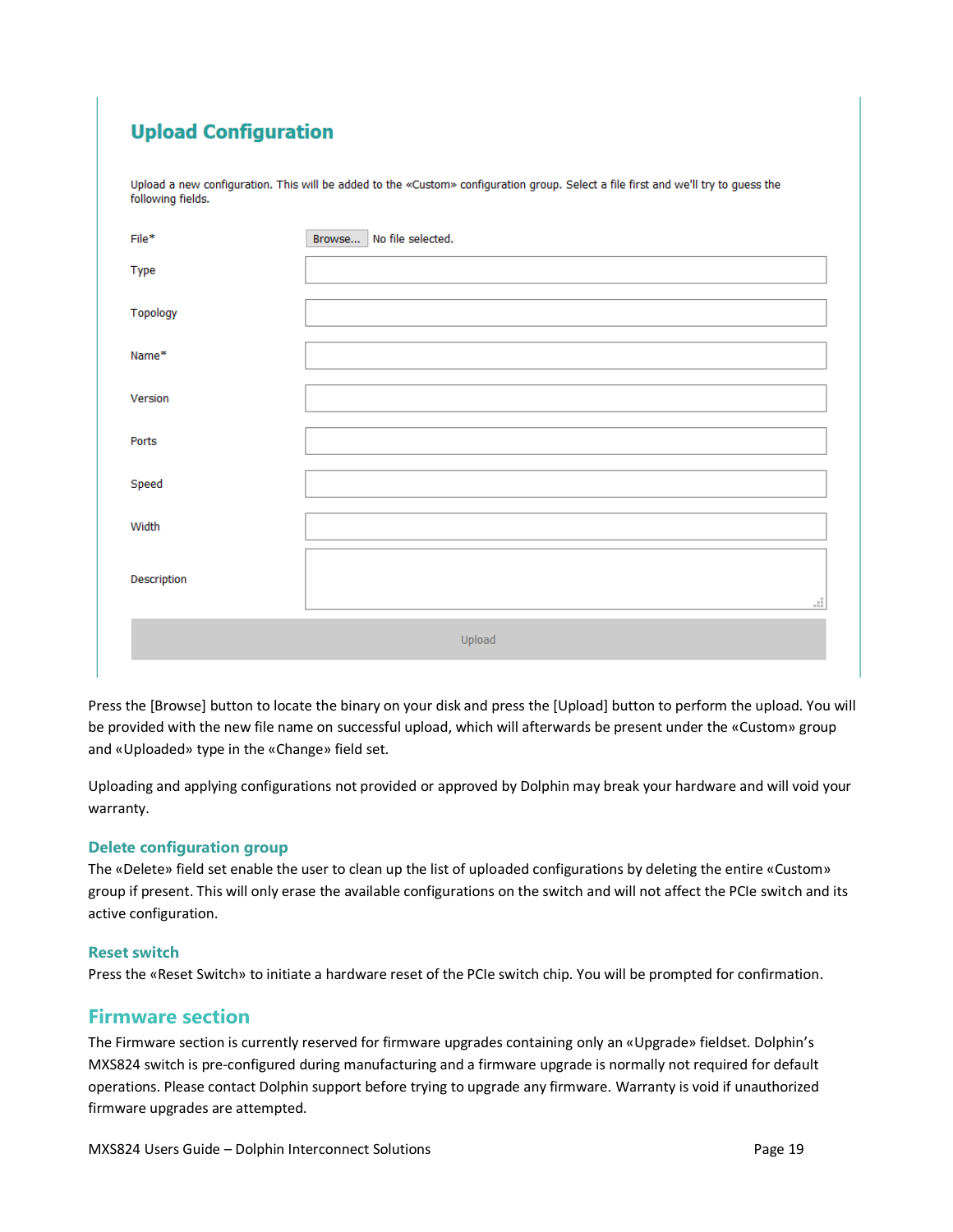# **Software installation, PXH830, PXH820**

No special software is required for the switch, but Dolphin Express PXH adapters need to install eXpressWare 5.7.0 or newer software releases to enable seamless integration with the MXS824 switch. More information on installing Dolphins SuperSockets, SISCI or TCP/IP driver software can be found at<http://www.dolphinics.com/px.html>

# **Software installation, MXH830**

No special software is required for the switch, but Dolphin Express MXH adapters need to install eXpressWare 5.8.0 or newer software releases to enable seamless integration with the MXS824 switch. More information on installing Dolphins SuperSockets, SISCI or TCP/IP driver software can be found at<http://www.dolphinics.com/mx.html>

# **Support**

More information about the product, support and software download can be found at [http://www.dolphinics.com/.](http://www.dolphinics.com/) Please email *[pci-support@dolphinics.com](mailto:pci-support@dolphinics.com)* if you have any questions.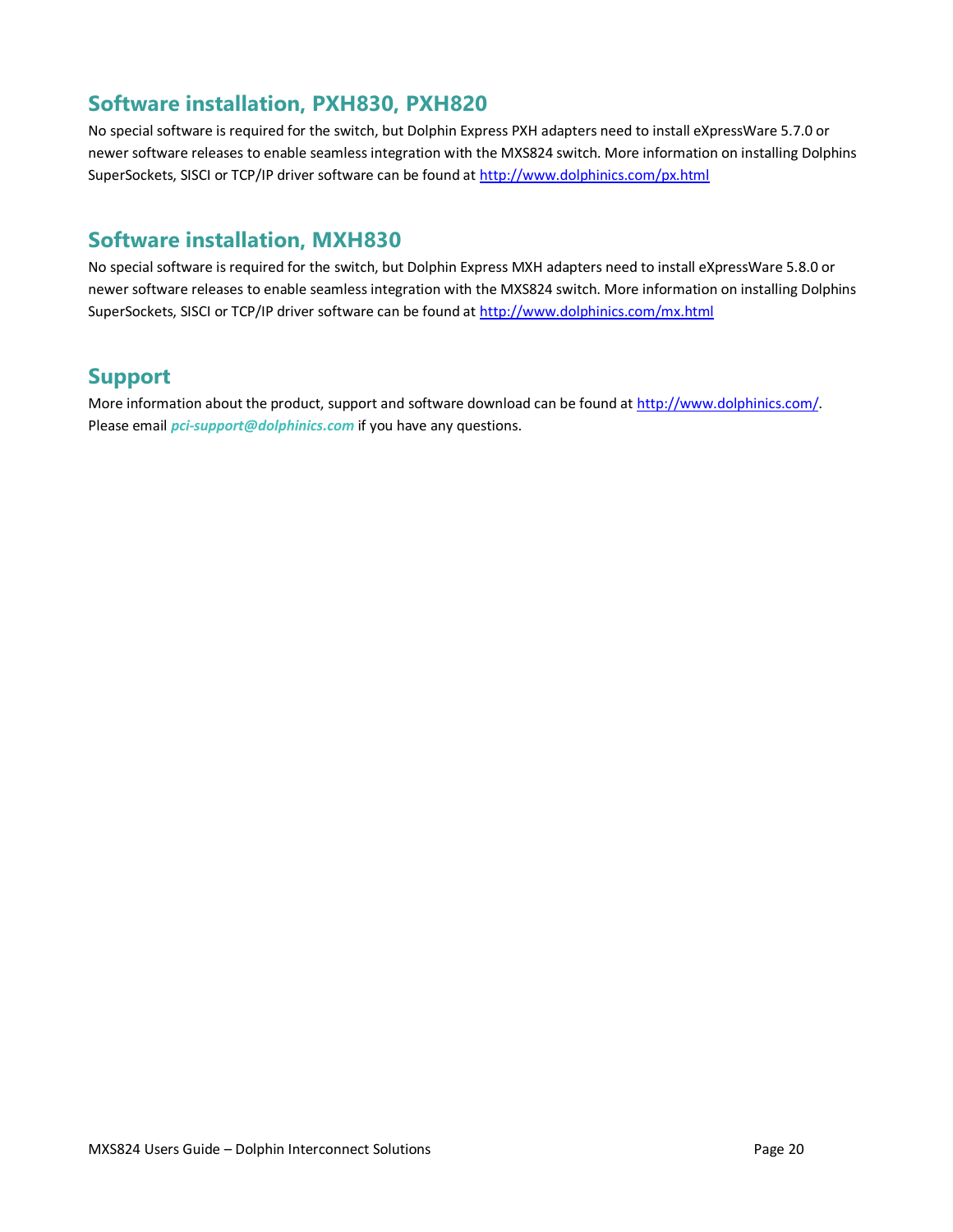# **Compliance**

# **EMC compliance**

The Dolphin PCI Express MXS824 switch has be tested to comply with the following relevant test standards for PCI Express equipment, Telecommunication and Industry equipment:

- EN 55032:2012
- EN 55024:2010
- EN 61000-3-2:2014
- EN 61000-3-3:2013

This does not ensure that it will comply with these standards in any random configuration or setup. It is the responsibility of the integrator to ensure that their products are compliant with all regulations where their product will be used.

### **Safety compliance**

The MXS824 PCI Express switch is tested and found to comply with the following safety standards:

• EN 62368-1:2014 + A11:2017

A CB test certificate is available upon request.

### **RoHS compliance**

The Dolphin MXS824 is RoHS compliant. A compliance certificate issued by the Manufacturer is available upon request.

# **Flammability standard**

The Dolphin MXS824 PWB is UL94V-0 compliant. The board has the 94V-0 mark in its silk screen.

### **WEEE Notice**

This MXS824 is labelled in accordance with European Directive 2002/96/EC concerning waste electrical and electronic equipment (WEEE). The Directive determines the framework for the return and recycling of used appliances as applicable throughout the European Union. This label is applied to

various products to indicate that the product is not to be thrown away but returned to your local approved WEEE waste collector.